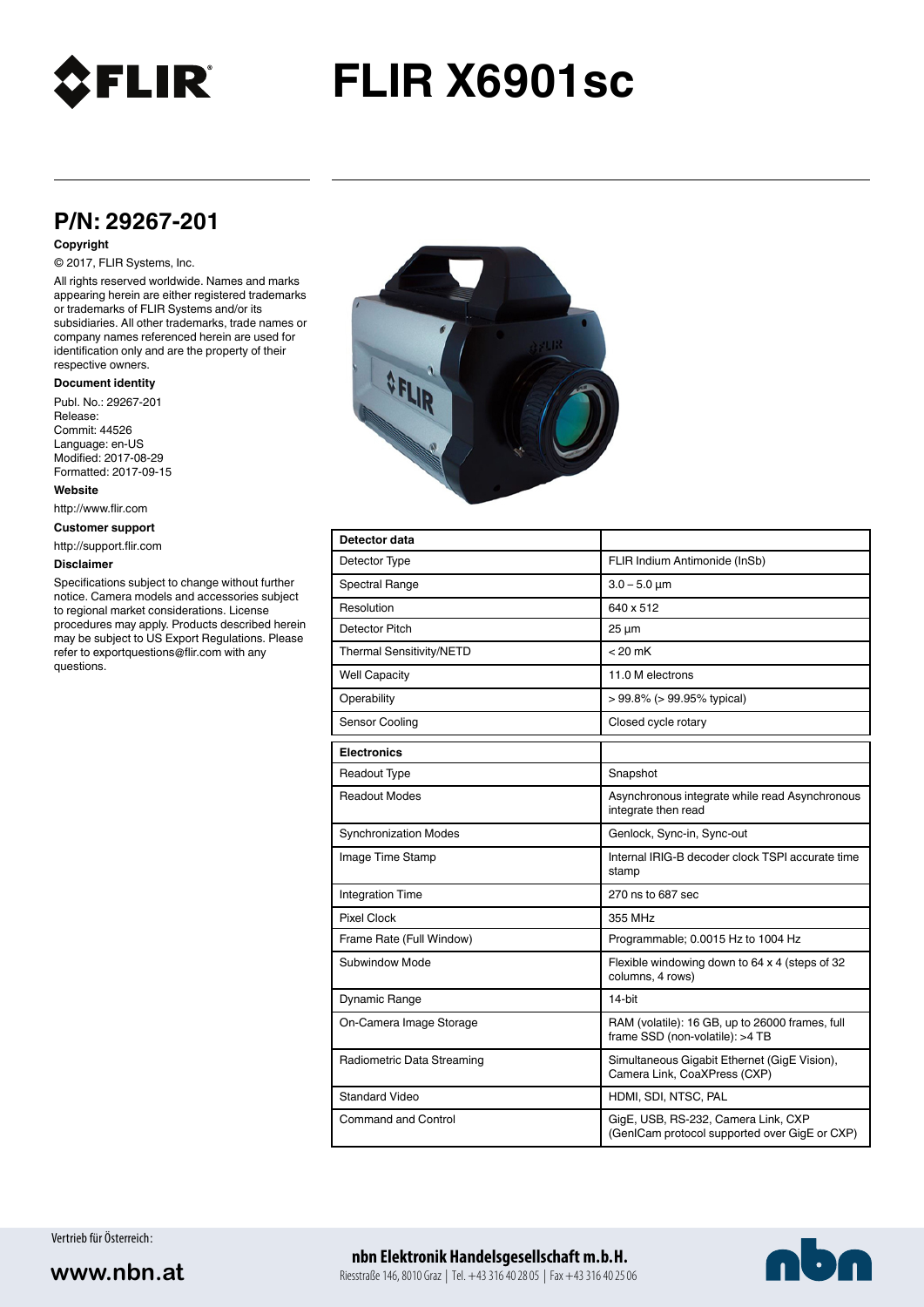

**P/N: 29267-201**

© 2017, FLIR Systems, Inc. #29267-201; r. /44526; en-US

FLIR®

| <b>Temperature Measurement</b>          |                                                                                                                                                                                                                                                                           |
|-----------------------------------------|---------------------------------------------------------------------------------------------------------------------------------------------------------------------------------------------------------------------------------------------------------------------------|
| <b>Standard Temperature Range</b>       | -20°C to 350°C (-4°F to 662°F)                                                                                                                                                                                                                                            |
| Optional Temperature Range              | Up to 1,500°C (2,732°F) Up to 3,000°C (5,432°F)                                                                                                                                                                                                                           |
| Accuracy                                | $\pm$ 1°C or $\pm$ 1% of reading:<br>0°C to +3000°C (17 mm, 25 mm, 50 mm, 100<br>mm, 200 mm lenses)<br>$\pm$ 2°C or $\pm$ 2% of reading:<br>-20°C to 0°C (17 mm, 25 mm, 50 mm, 100<br>mm, 200 mm lenses)<br>-10 $\degree$ C to +500 $\degree$ C (1x & 4x Close Up lenses) |
| Optics                                  |                                                                                                                                                                                                                                                                           |
| Camera f/Number                         | f/2.5                                                                                                                                                                                                                                                                     |
| Available Lenses (Uses FLIR HDC Optics) | 17 mm, 25 mm, 50 mm, 100 mm, 200 mm                                                                                                                                                                                                                                       |
| Close-up Lenses/Microscopes             | N/A                                                                                                                                                                                                                                                                       |
| Lens Interface                          | FLIR HDC (4-tab bayonet)                                                                                                                                                                                                                                                  |
| Focus                                   | Manual                                                                                                                                                                                                                                                                    |
| Filtering                               | 4-position motorized filter wheel, standard 1-inch<br>filters                                                                                                                                                                                                             |
| Image/Video Presentation                |                                                                                                                                                                                                                                                                           |
| Palettes                                | Selectable 8-bit                                                                                                                                                                                                                                                          |
| Automatic Gain Control                  | Manual, Linear, Plateau equalization, ROI, DDE                                                                                                                                                                                                                            |
| Overlay                                 | Customizable (IRIG-B, Date, Integration time,<br>Internal temp, Frame rate, Sync mode, Cooler<br>hours)                                                                                                                                                                   |
| Video Modes                             | HD: 720p/50/59.9 Hz, 1080p/25/29.9 Hz, SD:<br>NTSC, PAL                                                                                                                                                                                                                   |
| Digital Zoom                            | 1x, 4x, 4:3                                                                                                                                                                                                                                                               |
| General                                 |                                                                                                                                                                                                                                                                           |
| <b>Operating Temperature Range</b>      | -20°C to 50°C (-4°F to 122°F)                                                                                                                                                                                                                                             |
| Shock/Vibration                         | 40 g, 11 msec 1/2 sine pulse/4.3 g RMS random<br>vibration, all 3 axes                                                                                                                                                                                                    |
| Power                                   | 24 VDC (< 50 W steady state)                                                                                                                                                                                                                                              |
| Weight w/Handle, w/o Lens               | 6.35 kg (14 lbs)                                                                                                                                                                                                                                                          |
| Size (L x W x H) w/o Lens, Handle       | 249 x 158 x 147 mm (9.8 x 6.2 x 5.8 in.)                                                                                                                                                                                                                                  |
| Mounting                                | 2 x 1/4 in. -20<br>$\bullet$<br>1 x 3/8 in. -16<br>$4 \times #10-24$<br>Side: 3x 1/4 in. -20 (each side)                                                                                                                                                                  |

### **Supplies & accessories:**

- 4203499; Lens 3-5 um 100 mm f/2.5 HDC Bayonet
- 4205267; Lens 3-5 um 17 mm f/2.5 HDC Bayonet
- 4205268; Lens 3-5 um 200 mm f/2.5 HDC Bayonet
- 4203497; Lens 3-5 um 25 mm f/2.5 HDC Bayonet
- 4203498; Lens 3-5 um 50 mm f/2.5 HDC Bayonet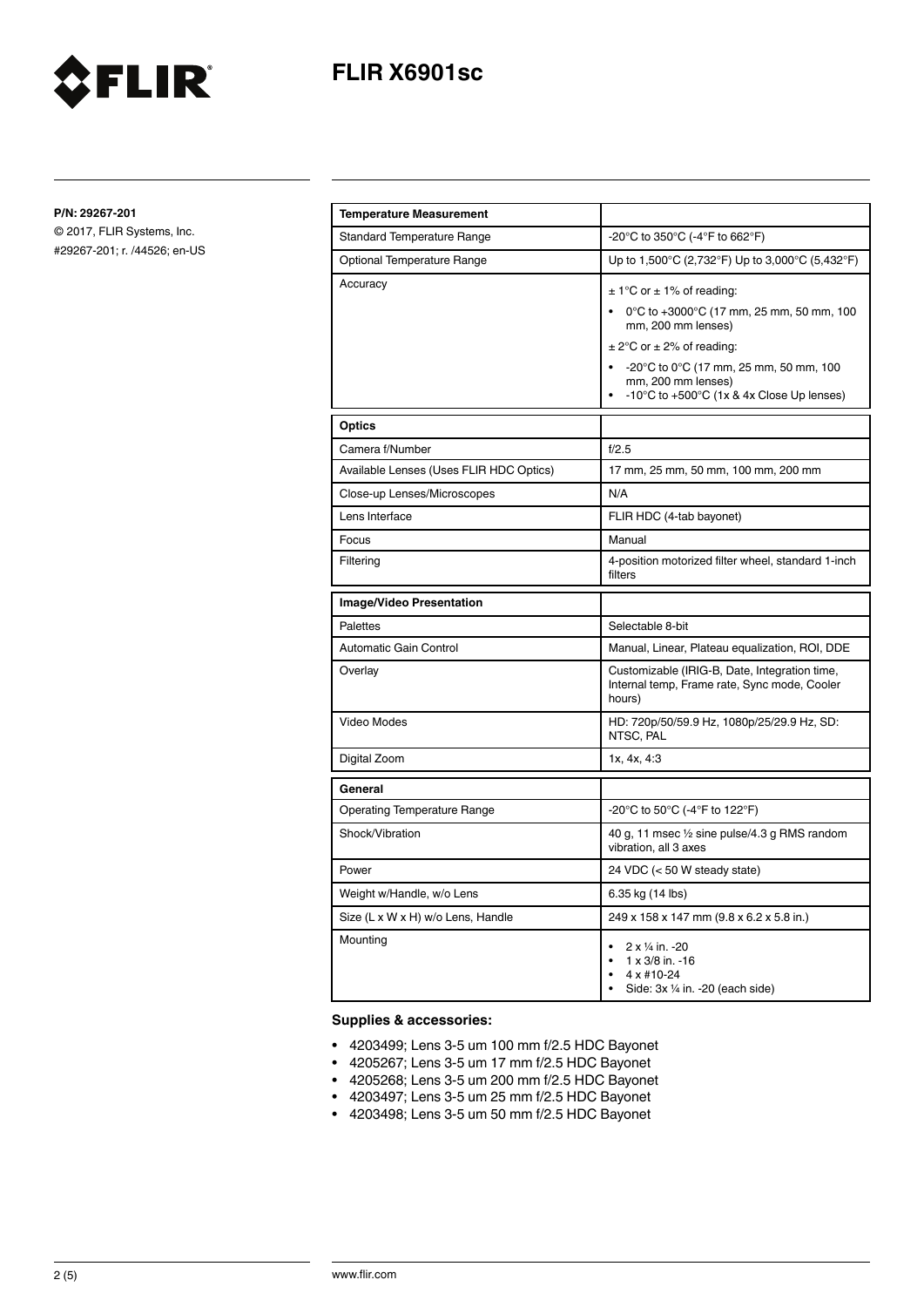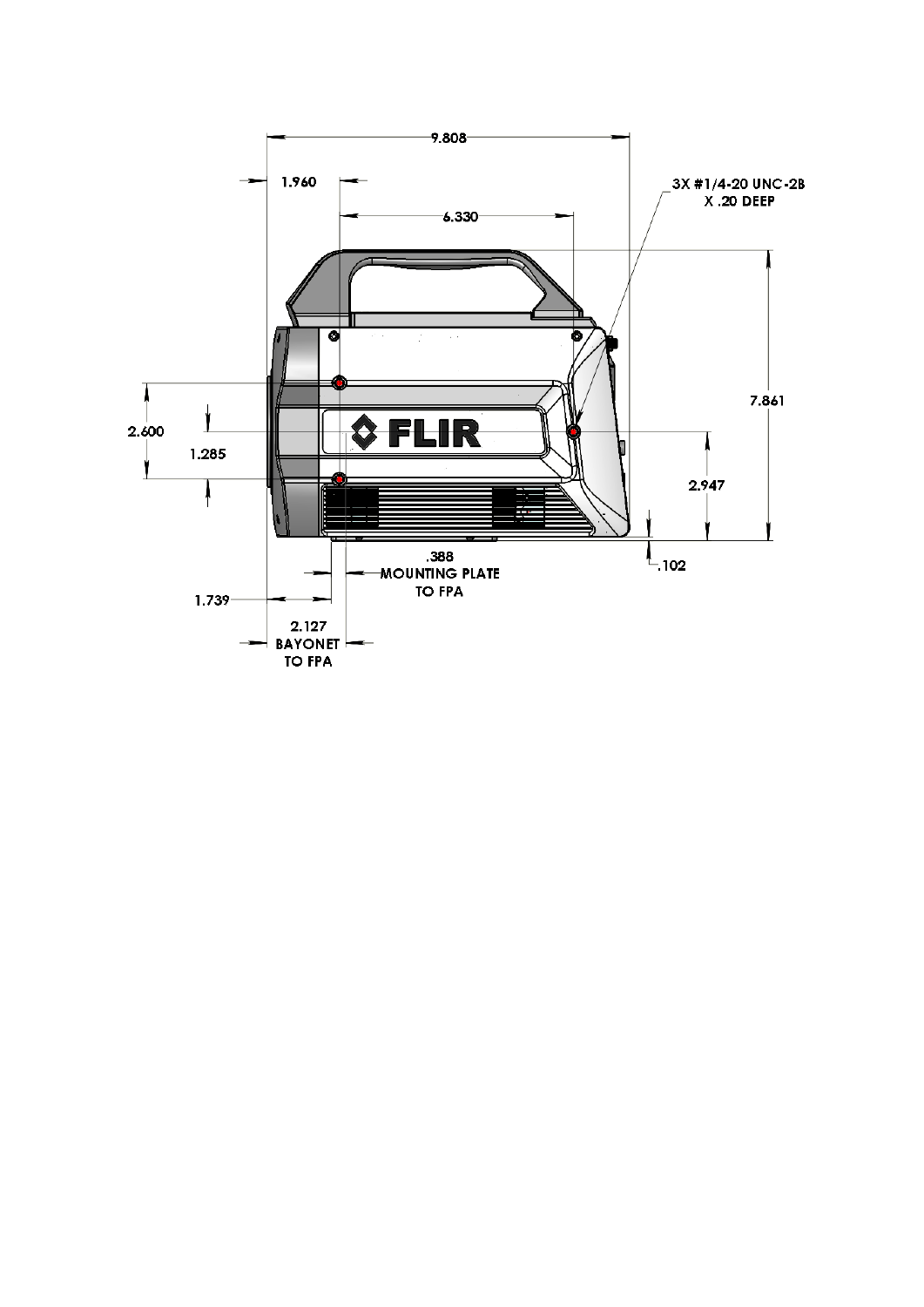